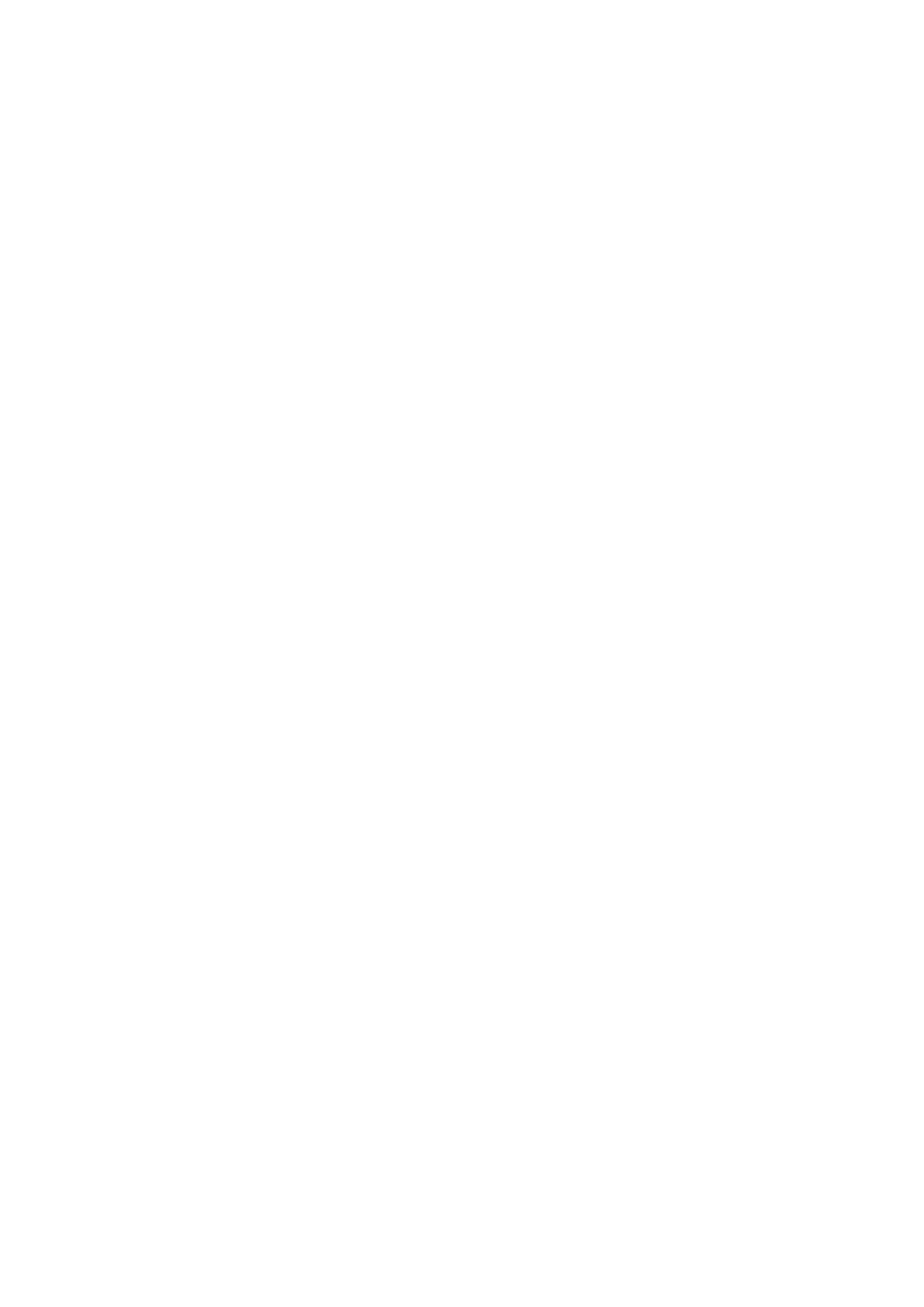where  $\rho$  is density,  $\mathbf{u}_r$  is the radial displacement component, and  $\mathbf{c}_{11}^{\rho}$  is described by the relationship:

$$
c_{11}^{P} = \frac{s_{11}^{E}}{(s_{11}^{E})^{2} - (s_{12}^{E})^{2}}
$$
(13)

where:  $s_{ij}^E$ , i and j = 1 or 2 are the PZT compliance coefficients when electrical field *E* is constant. Consequently, the vibratory equation solution is: $\sum$ *j t*  $r^{p-1}$   $q$   $|_{p}$ *e v r*  $u_n = A \cdot J$  $\omega r$   $_{\scriptscriptstyle -i\omega}$ I J  $\mathcal{L}$ I  $\setminus$ ŕ  $\blacktriangleright$   $A$  : 1 (14) where:  $\omega$  is the applied field from  $\mathbb{E}[\exp J_1 - \mathbb{E}[\exp J_2]]$  function by first  $\tan \theta$  first case  $\rho$ ŧ p  $\vert \hspace{-0.04cm} \vert \hspace{-0.04cm} \vert \hspace{-0.04cm} \vert \hspace{-0.04cm} \vert \hspace{-0.04cm} \vert \hspace{-0.04cm} \vert \hspace{-0.04cm} \vert \hspace{-0.04cm} \vert \hspace{-0.04cm} \vert \hspace{-0.04cm} \vert \hspace{-0.04cm} \vert \hspace{-0.04cm} \vert \hspace{-0.04cm} \vert \hspace{-0.04cm} \vert \hspace{-0.04cm} \vert \hspace{-0.04cm} \vert \hspace{-0.04cm} \vert \hspace{-0.04cm} \vert \hs$ v  $\blacksquare$ Electrical admittance Y<sub>e</sub> is:  $K^p$  J. L L L L ī. **HELL**  $\frac{1}{2}$   $\frac{1}{2}$   $\frac{1}{2}$   $\frac{1}{2}$   $\frac{1}{2}$   $\frac{1}{2}$   $\frac{1}{2}$   $\frac{1}{2}$   $\frac{1}{2}$   $\frac{1}{2}$ 1 2 1 2  $2\sqrt{p^2}$  $\frac{p}{33}$ *J k h*  $j$   $\omega \varepsilon_{33}^{\,p}$ rta *Y p*  $p_{\text{max}}^2$   $\sqrt{p}$ *e* σ  $\rightarrow$  (15) and **1** *J* is defined by the relationship:  $\mathbf{N}$  $\mathbf{A}$  $J_1$ *<i><i>z*  $J_1$   $\rightarrow$   $z$ 1  $\mathbf{0}$  $I_1(x) = z \cdot \frac{0.048}{7} \sqrt{17}$ where: Jo is the Bessel function by first rang and zero case, and  $\sigma_p$  the planar Poisson rap E 11 E 12 **Po** s s  $\Phi$  (18)

The  $k<sup>p</sup>$  coefficient is the planar coupling piezoelectric coefficient for thin discs and it has the relationship:

$$
\left(k^p\right)^2 = \frac{\left(e_{31}^p\right)^2}{c_{11}^p e_{33}^p} \tag{19}
$$

where:  $e_{31}^p$  and  $e_{33}^p$  are the PZT piezoelectric coefficients.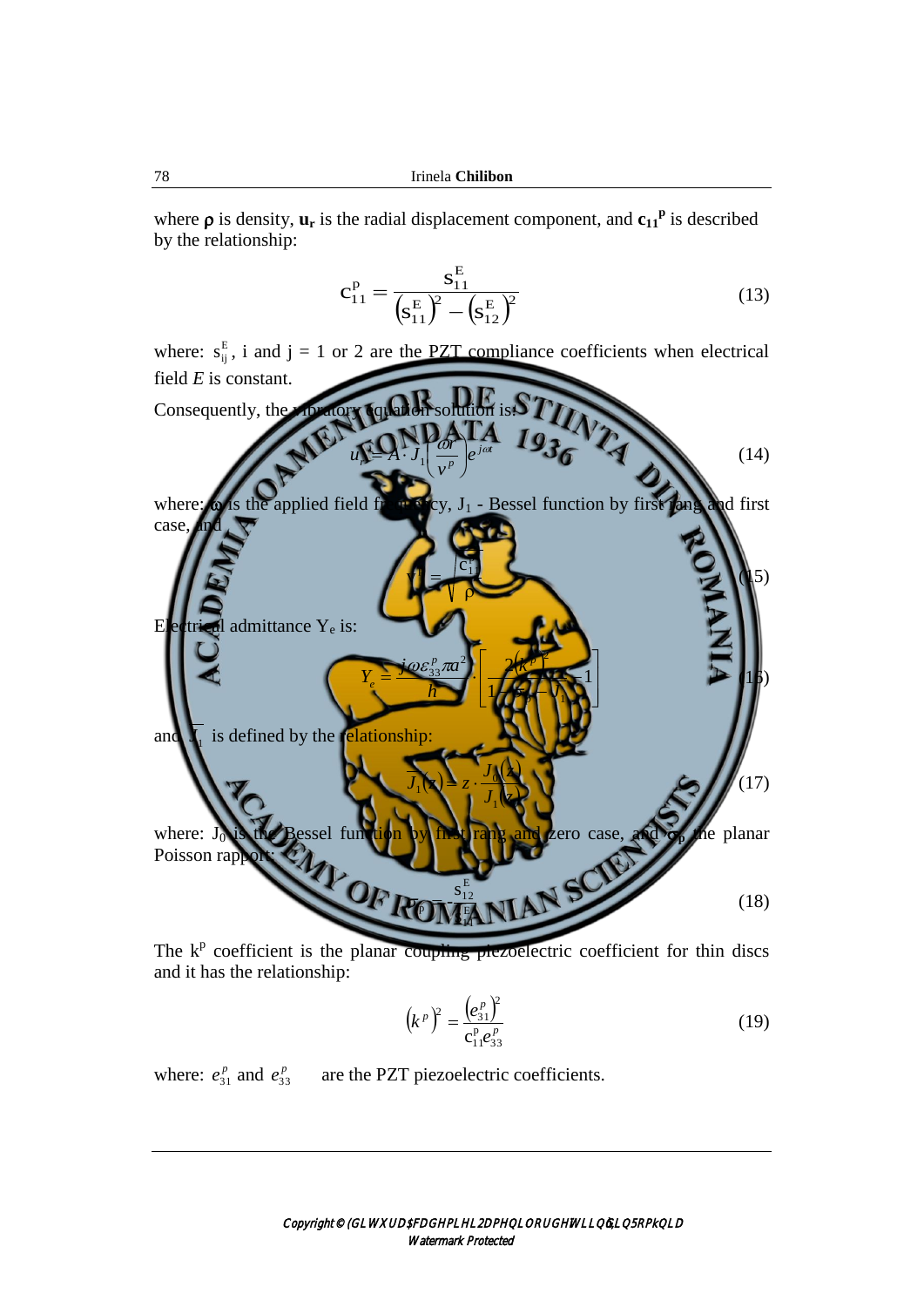The relation between  $k^p$  coefficient and the usual  $k_p$  PZT coupling coefficient is the following:

$$
(kp)2 = \frac{1 + \sigma_p}{2} \cdot \frac{k_p^2}{1 - k_p^2}
$$
 (20)

and  $k_p$  is related by  $k_{31}$  relation:

$$
k_p^2 = \frac{2k_{31}^2}{1 - \sigma_p}
$$
 (21)

As result of the above relations combination it can be obtain:

$$
Y_e = j\omega\varepsilon_{33}^p \frac{\pi a^2}{h} \left(1 - k_p^2\right) \left(\frac{\overline{J}_1 - 1 + \frac{\sigma_p + k_p^2}{1 - k_p^2}}{\overline{J}_1 - 1 + \sigma_p}\right) \tag{22}
$$

The resonance frequencies are the solutions of the transcendental equation (16):

$$
\overline{J_1}\left(\frac{\omega a}{v_p}\right) = 1 - \sigma_p \tag{23}
$$

and the antiresonance frequencies  $(Y_e = 0)$  are the solutions of the transcendental equation:

$$
\overline{J_1}\left(\frac{\omega a}{v_p}\right) = 1 - \sigma_p - 2(k^p)^2
$$
\n(24)

## **4. Discussions**

These methods are suitable for non-metallic materials because they have rugged and non-homogeneous structure, high attenuation coefficients for ultrasound propagation waves into materials. Utilizing non-destructive ultrasonic evaluation methods of non-metallic materials it can be determined the main material parameters and material characteristics (elasticity coefficients, density, propagation velocity, ultrasound attenuation, etc.).

The pulse-echo method is suitable for flaw detection into material structure, locating voids, honeycombing, delaminating, depth of surface opening cracks, thickness measurement, etc. The model of piezoceramic disc is used to modeling the transducer (emitter or sensor).